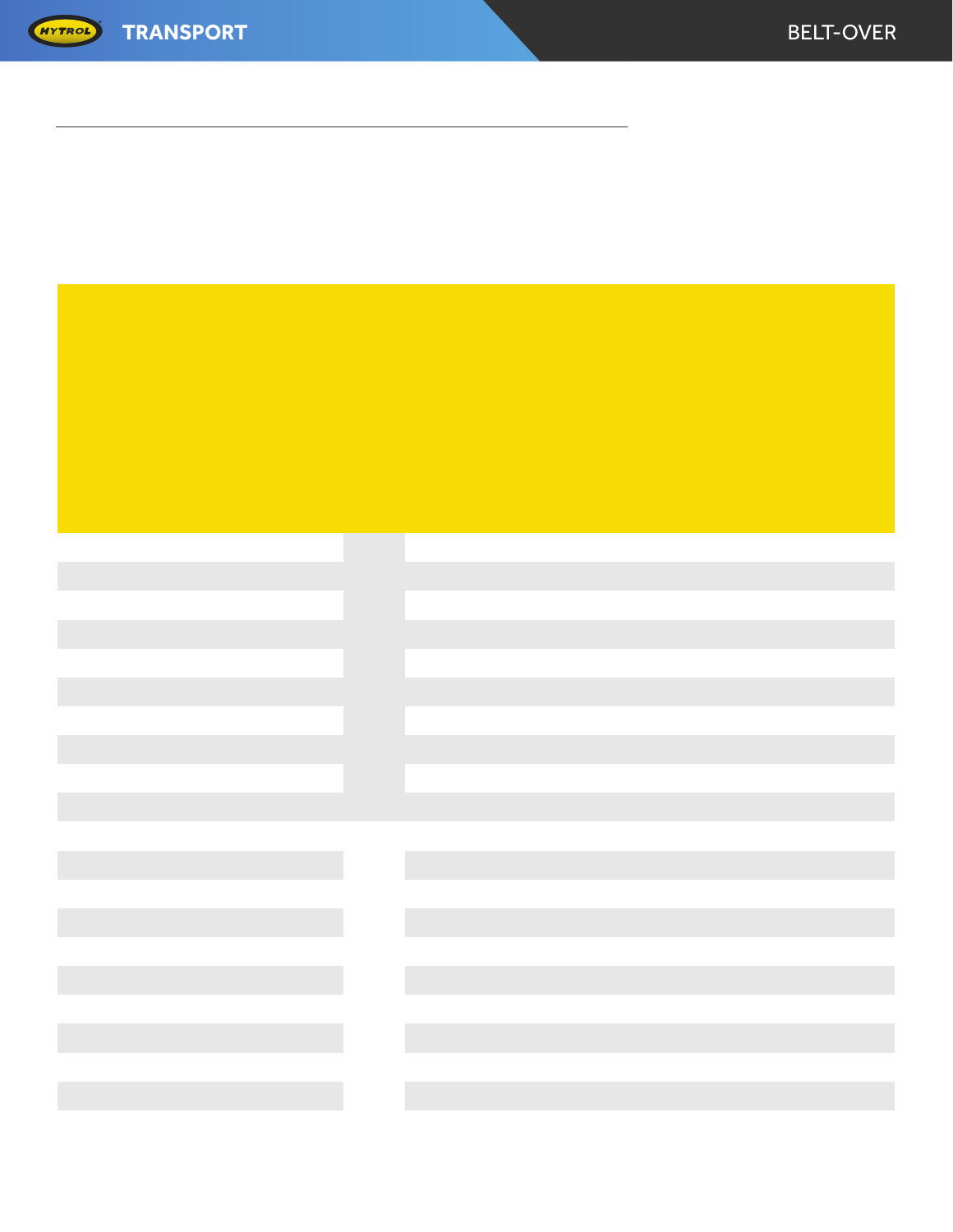

**HYTROL** 

## Standard Specifications

BELT – Ultimate 140 BBS–Nitrile.

BED – 4 in. deep x 12 ga. formed steel slider bed with 2 1/2 in. deep guards, powder-painted. Standard 5 ft. and 10 ft. long sections bolt together with splice plates.

END DRIVE – Located on discharge end of conveyor, chain guard on left hand side.

DRIVE PULLEY – 4 in. dia. with 1 in. dia. shaft at bearings or 8 in. dia. with 1 3/16 in. dia. shaft at bearings; machine crowned and fully lagged. See chart.

TAIL PULLEY - 4 in. dia. with 1 in. dia. shaft at bearings; machine crowned.

SNUB IDLER – Adjustable 2 1/8 in. dia. pre-lubricated ball bearings. Guards included.

RETURN IDLER – Adjustable 1.9 in. dia. pre-lubricated ball bearings.

| Load Capacity Chart @ 65 FPM W/ Standard Belt |                                    |                         |     |     |     |     |                                          |      |     | Load Capacity Chart 25° Inclined @ 65 FPM W/ |                       |                                              |     |     |     |     |  |
|-----------------------------------------------|------------------------------------|-------------------------|-----|-----|-----|-----|------------------------------------------|------|-----|----------------------------------------------|-----------------------|----------------------------------------------|-----|-----|-----|-----|--|
| <b>HP</b>                                     | <b>Belt</b><br><b>Widths</b><br>To | Lengths Up To           |     |     |     |     |                                          |      |     |                                              | <b>High-Grip Belt</b> |                                              |     |     |     |     |  |
|                                               |                                    | 4" dia. Drive Pulley    |     |     |     |     | 8" dia.<br><b>Drive</b><br><b>Pulley</b> |      |     |                                              | <b>Belt</b>           | <b>Lengths Up To</b><br>4" dia. Drive Pulley |     |     |     |     |  |
|                                               |                                    | 11'                     | 21' | 31' | 41' | 51' | 77'                                      | 102' |     | <b>HP</b>                                    | Widths<br>To          | 11'                                          | 21' | 31' | 41' | 51' |  |
|                                               |                                    | Distributed Load (lbs.) |     |     |     |     |                                          |      |     |                                              |                       | Distributed Load (lbs.)                      |     |     |     |     |  |
| 1/2                                           | 16"                                | 335                     | 320 | 310 | 300 | 285 | 260                                      | 230  |     |                                              | 16"                   | 155                                          | 145 | 135 | 125 | 110 |  |
|                                               | 24"                                | 320                     | 300 | 285 | 270 | 255 | 210                                      | 170  | 1/2 | 24"                                          | 145                   | 130                                          | 115 | 100 | 80  |     |  |
|                                               | 30"                                | 300                     | 275 | 255 | 235 | 215 | 165                                      | 115  |     | 30"                                          | 135                   | 115                                          | 95  | 75  | 55  |     |  |
| $\mathbf{1}$                                  | 16"                                | 650                     | 635 | 625 | 615 | 605 | 625                                      | 595  |     | 1                                            | 16"                   | 310                                          | 300 | 290 | 280 | 270 |  |
|                                               | 24"                                | 635                     | 620 | 600 | 585 | 570 | 580                                      | 540  |     |                                              | 24"                   | 305                                          | 285 | 270 | 255 | 240 |  |
|                                               | 30"                                | 620                     | 595 | 575 | 550 | 530 | 535                                      | 480  |     |                                              | 30"                   | 290                                          | 270 | 250 | 230 | 210 |  |

TAKE-UP – Take-ups at tail pulley. Provides 4 in. of belt take-up.

BEARINGS – Sealed, pre-lubricated, self-aligning, ball bearings on drive and tail pulleys.

SPEED REDUCTION – Sealed worm gear C-face speed reducer. No. 50 roller chain to drive pulley.

MOTOR – 1/2 HP, 208/230/460/575V, 3 Ph. 60 Hz. Premium Energy Efficient C-face.

BELT SPEED – Constant 65 FPM.

CAPACITY – Maximum load per linear foot of conveyor 75 lbs. NOT TO EXCEED capacity in charts.

FLOOR SUPPORTS – Supplied as optional equipment.

| Capacity Chart to 03 T T T WY Standard BCIt |     |     |     |                         |     |                                   |      |  | Load Capacity Chart 25° Inclined @ 65 FPM W/ |                              |                      |                         |     |     |     |  |  |  |
|---------------------------------------------|-----|-----|-----|-------------------------|-----|-----------------------------------|------|--|----------------------------------------------|------------------------------|----------------------|-------------------------|-----|-----|-----|--|--|--|
|                                             |     |     |     | <b>Lengths Up To</b>    |     |                                   |      |  | <b>High-Grip Belt</b>                        |                              |                      |                         |     |     |     |  |  |  |
| <b>Belt</b><br>idths<br><b>To</b>           |     |     |     | 4" dia. Drive Pulley    |     | 8" dia.<br><b>Drive</b><br>Pulley |      |  |                                              | <b>Belt</b><br><b>Widths</b> | <b>Lengths Up To</b> |                         |     |     |     |  |  |  |
|                                             |     |     |     |                         |     |                                   |      |  | HP                                           |                              | 4" dia. Drive Pulley |                         |     |     |     |  |  |  |
|                                             | 11' | 21' | 31' | 41'                     | 51' | 77'                               | 102' |  |                                              | To                           | 11'                  | 21'                     | 31' | 41' | 51' |  |  |  |
|                                             |     |     |     | Distributed Load (lbs.) |     |                                   |      |  |                                              |                              |                      | Distributed Load (lbs.) |     |     |     |  |  |  |
| 16"                                         | 335 | 320 | 310 | 300                     | 285 | 260                               | 230  |  | 1/2                                          | 16"                          | 155                  | 145                     | 135 | 125 | 110 |  |  |  |
| 24"                                         | 320 | 300 | 285 | 270                     | 255 | 210                               | 170  |  |                                              | 24"                          | 145                  | 130                     | 115 | 100 | 80  |  |  |  |
| 30"                                         | 300 | 275 | 255 | 235                     | 215 | 165                               | 115  |  |                                              | 30"                          | 135                  | 115                     | 95  | 75  | 55  |  |  |  |
| 16"                                         | 650 | 635 | 625 | 615                     | 605 | 625                               | 595  |  | 1                                            | 16"                          | 310                  | 300                     | 290 | 280 | 270 |  |  |  |
| 24"                                         | 635 | 620 | 600 | 585                     | 570 | 580                               | 540  |  |                                              | 24"                          | 305                  | 285                     | 270 | 255 | 240 |  |  |  |
| 30"                                         | 620 | 595 | 575 | 550                     | 530 | 535                               | 480  |  |                                              | 30"                          | 290                  | 270                     | 250 | 230 | 210 |  |  |  |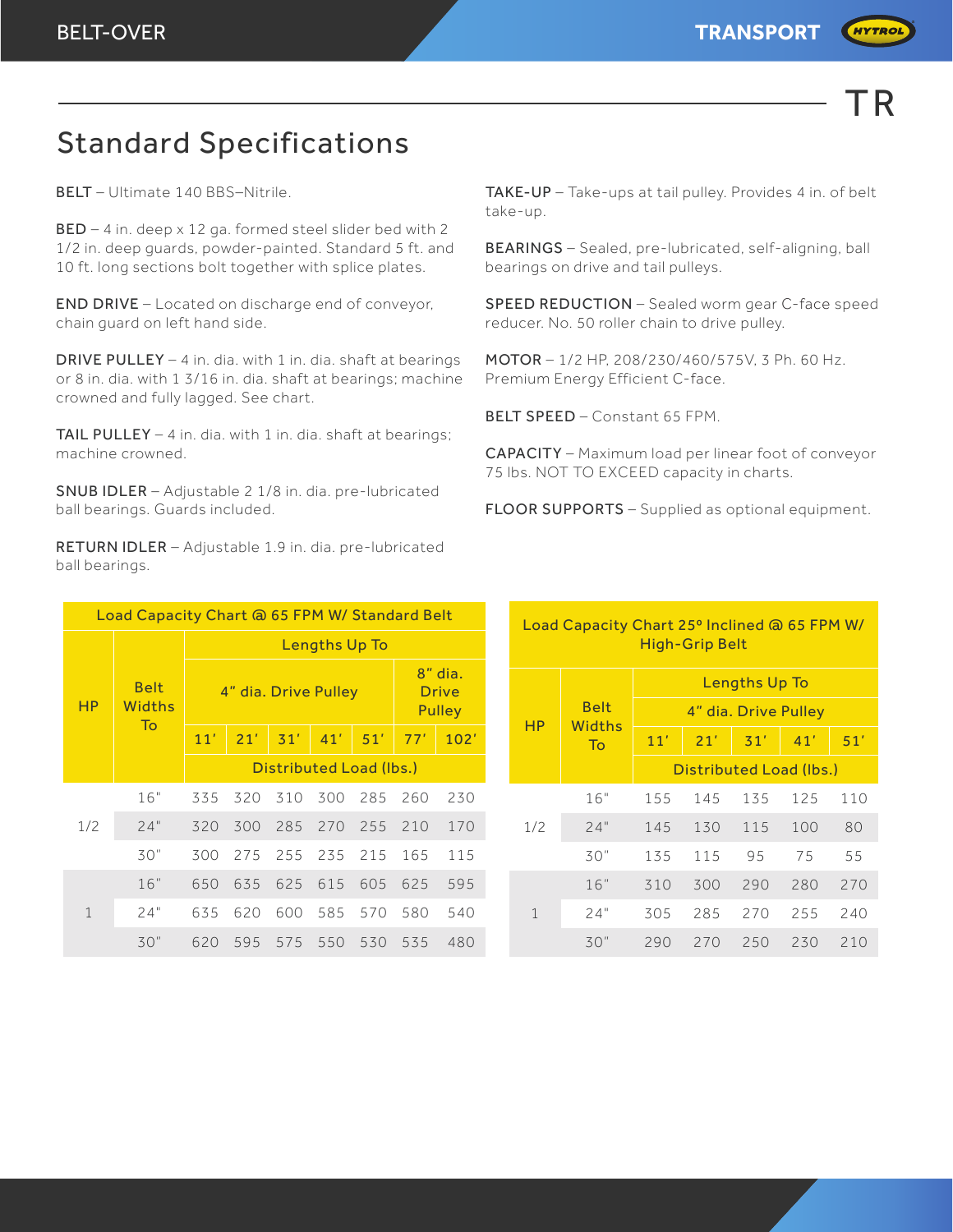

2-1/8" DIA. SNUB IDLER 4" DIA. DRIVE PULLEY  $5 - 1/2" \rightarrow 6"$ NIP POINT OVERALL LENGTH "A" BED LENGTH "L" TAKE-UP 6" 4" DIA. NIP POINT GUARD 15-5/8" OPTIONAL MS SUPPORT SHOWN

**TR** 

HYTROL